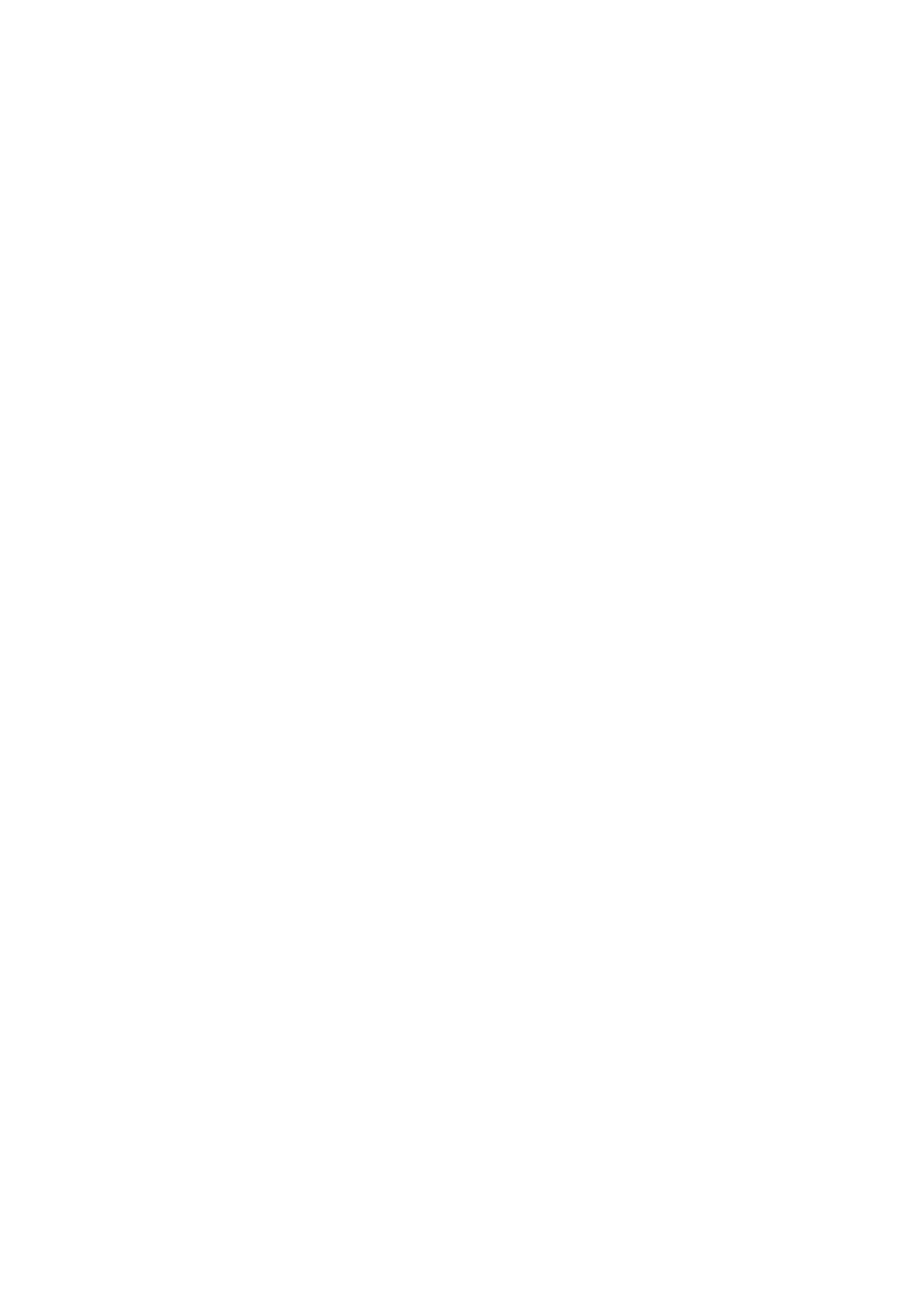allow FDI up to 100% under the automatic route for manufacturing of medical devices subject to certain conditions.

The drugs and pharmaceuticals sector attracted cumulative FDI inflows worth US\$ 14.71 billion between April 2000 and March 2017, according to data released by the department of industrial policy and promotion.

Some of the major investments in the Indian pharmaceutical sector are as follows:

- The exports of Indian pharmaceutical industry to the US will get a boost in FY18, as branded drugs worth US\$ 50 billion will become off-patented.<sup>#</sup>
- Private equity (PE) and venture capital investments in the pharmaceutical sector have grown at 38% year-on-year between January 2017 and June 2017, due to major deals in this sector.
- Indian pharmaceutical firm, Eric Lifesciences Pvt., Ltd., has launched its initial public offering worth Rs. 2000 crore (US\$ 311 million) in June 2017.
- Indian pharmaceutical company, Cadila Healthcare Ltd., is planning to raise Rs. 1000 crore (US\$ 155 million) through a qualified institutional placement of shares shortly.
- Capital International Group, a PE fund, has acquired a 3% stake in Intas Pharmaceuticals Ltd. from ChrysCapital Llc for a consideration of US\$ 107 million, thereby valuing Intas Pharma at approximately US\$ 3.5 billion.
- Aurobindo Pharma Ltd. has acquired four biosimilar products from Swiss firm TL Biopharmaceutical AG, which will require TL Biopharmaceutical to supply all the developmental data for four molecules, which will be developed, commercialized and marketed by Aurobindo Pharma.
- Piramal Enterprises Ltd. acquired a portfolio of spasticity and pain management drugs from UK-based specialty biopharmaceutical company Mallinckrodt Pharmaceuticals, in an all-cash deal for Rs. 1160 crore (US\$ 171 million).
- Aurobindo Pharma has bought Portugal based Generis Farmaceutica SA, a generic drug company, for EUR 135 million (US\$ 144 million).
- Sun Pharmaceutical Industries Ltd., India's largest drug maker, has entered into an agreement with Switzerland-based Novartis AG, to acquire the latter's branded cancer drug Odomzo for around US\$ 175 million.
- Kedaara Capital Advisors LLP, a PE firm, plans to invest Rs. 430 crore (US\$ 64.5 million) to acquire a minority stake in Hyderabad-based diagnostics chain Vijaya Diagnostic Centre Pvt. Ltd.
- Sun Pharmaceuticals Industries Limited plans to acquire 85.1% stake in Russian company Biosintez for US\$ 24 million for increasing its presence in Russia through local manufacturing capability.
- Abbott Laboratories, a global drug maker, based in the US, plans to set up an innovation and development center (I and D) in Mumbai, which will help in developing new drug formulations, new indications, dosing, packaging, and other differentiated offerings for Abbott's global branded generics business.

## **Government initiatives**

The implementation of the Goods and Services Tax is expected to be a game-changer for the Indian Pharmaceuticals industry. It will lead to tax neutral interstate transactions between two dealers, thereby reducing the dependency on multiple states and increasing the focus on regional hubs. It is expected to result in an efficient supply chain management, which is expected to reduce its cost considerably. The cost of technology and investment is expected to reduce on account of tax credit which can be availed now on the duties levied on import of costly machinery and equipment.

Some of the initiatives taken by the government to promote the pharmaceutical sector in India are as follows:

- In the Union Budget 2017-2018, the Department of Biotechnology received Rs. 2222.11 crore (US\$ 333.31 million), an increase of 22%, to continue implementing the department's national biotech strategy.
- In an attempt to revive the active pharmaceutical ingredient (API)

and bulk drug market in India, the Government of India has proposed  $\;\;\; 1$  $\overline{2}$ peak customs duty on the import of APIs and also plans to set up mega drug parks to give a boost to domestic production.

3

42 43 44

46

- 4 5 The Government of India unveiled "Pharma Vision 2020" aimed at making India a global leader in end-to-end drug manufacture. Approval time for new facilities has been reduced to boost investments.
- The government introduced mechanisms such as the Drug Price Control Order and the National Pharmaceutical Pricing Authority to deal with the issue of affordability and availability of medicines.
- Mr. Ananth Kumar, Union Minister of Chemicals and Petrochemicals, 11 12 13 14 15 16 has announced setting up of chemical hubs across the country, early environment clearances in existing clusters, adequate infrastructure, and the establishment of a Central Institute of Chemical Engineering and Technology.

# **REVIEWS OF LITERATURE**

Many researchers have studied working capital from different views and in different environments. The following study was very interesting and useful for our research.

Haresh [1] observed that a negative relationship between account receivables and corporate profitability and a positive relationship between accounts payable and profitability. The researcher concludes that the firms properly manage their cash, accounts receivables, accounts payables, and inventories in a proper way, will ultimately increase the profitability of these firms.

32 Bose [2] found that out of seven ratios (such as working capital turnover ratio, net current assets to total assets ratio, inventory turnover ratio, cash position ratio, and current ratio), only cash position ratio has positive influence on return on total assets and the remaining has a negative correlation with return on total assets and also found that return total assets is negatively associated with days of working capital.

41 45 Mogaka and Jagongo [3] found that the negative correlation between return on assets (ROA) and the firms average collection period (ACP) and cash conversion cycle (CCC) while the positive correlation with inventory holding period, accounts payment period. The authors conclude that working capital management has a significant impact on the profitability of the firms and play a key role in value creation for shareholders as large CCC have a negative impact on the profitability of firms. Ratio has a positive significant impact on ROA, and there is no significant impact of current ratio on ROA.

47 48 49 50 51 52 53 54 55 56 57 58 59 60 61 62 63 64 65 Bukhari and Malik [6] found that positive and insignificant relationship of ACP and profitability while the negative and insignificant relationship between profitability and average age of inventory and also found that the relationship between the average payment period (APP) and profitability is negative and significant. Moreover, the operating cycle has positively insignificant while CCC is positively significant relationship with profitability. The authors suggest that managers of these companies should spend more time to manage CCC of their firms and make strategies of efficient management of working capital. Above studies provide base and idea regarding working capital management and its components. However, these studies do not provide clearcut direction of the relationship between working capital and firms' profitability. However, there are a few studies with reference to India on working capital management and firm profitability. Therefore, the present study is an attempt to fill this gap and estimates the relationship between working capital management variables (inventory conversion period (ICP), ACP, APP, and CCC) and profitability of firms in Indian Textile Industry.

## **OBJECTIVES OF THE STUDY**

68 69 The major objective of the study is to examine the relationship between working capital management components and profitability of Cipla Ltd.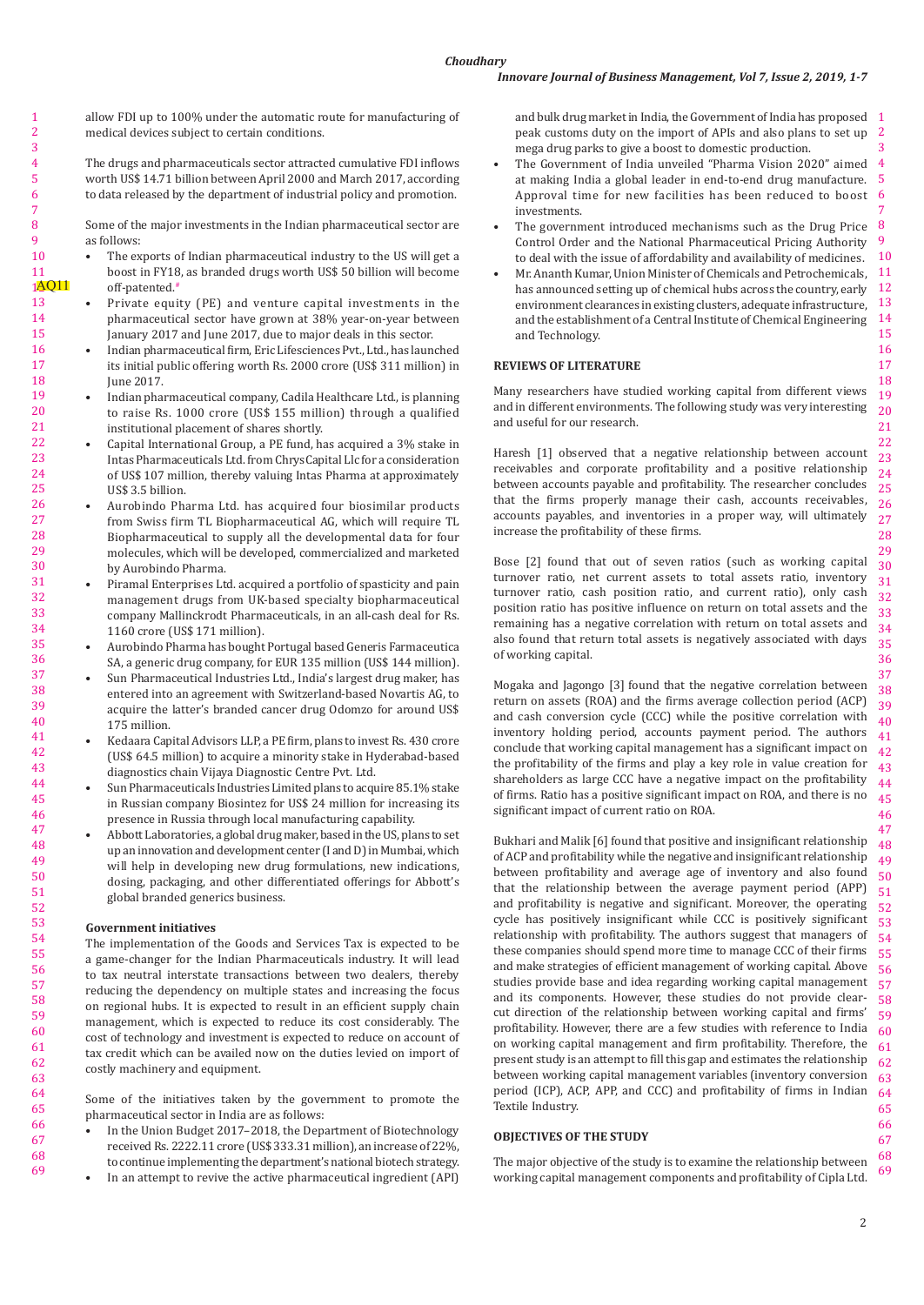To achieve the main objective, the following specific objectives were To determine whether there is a significant relationship between ICP and the profitability of the firm. b. To examine whether there is a significant relationship between ACP and the profitability of the firm. c. To establish if there is a significant relationship between APP and the profitability of the firm. d. To ascertain if there is a significant relationship between CCC and profitability of the firm. **RESEARCH METHODOLOGY** The present study is based on secondary data collected from secondary source (published annual report) named as "CIPLA Ltd. then various issues of magazines and journals, working papers, and newspapers were also accessed for the relevant and covering the period from 2012–2013 to 2016–2017 (5 years), as a part of study designed to an

used:<br>a. T

 

 

evaluation of profitability and working capital management of CIPLA  $\;$  1 Ltd., based on the following statistical tools were used: Summary statistics, correlation analysis, and t-test.

### **Variables explanation**

In this study, we undertake profitability (ROA) as a dependent variable and the ICP, the ACP, the APP, and the CCC are used as independent variables and are considered for measuring working capital management. All the dependent and independent variables stated below have been used to test the hypotheses of the study.

## *ROA*

earning after tax to total assets. ROA is used as a dependent variable. 14 The ROA determines the management efficiency to use assets generates  $\,$  15  $\,$ Profitability is measured by ROA, which is defined as the ratio of earnings. It is a better measure since it relates to the profitability of the company to the asset base.

# *ICP*

ICP calculates how quickly the inventory is converted into sales. It is 20 an excellent measure of the efficiency of the company in managing the









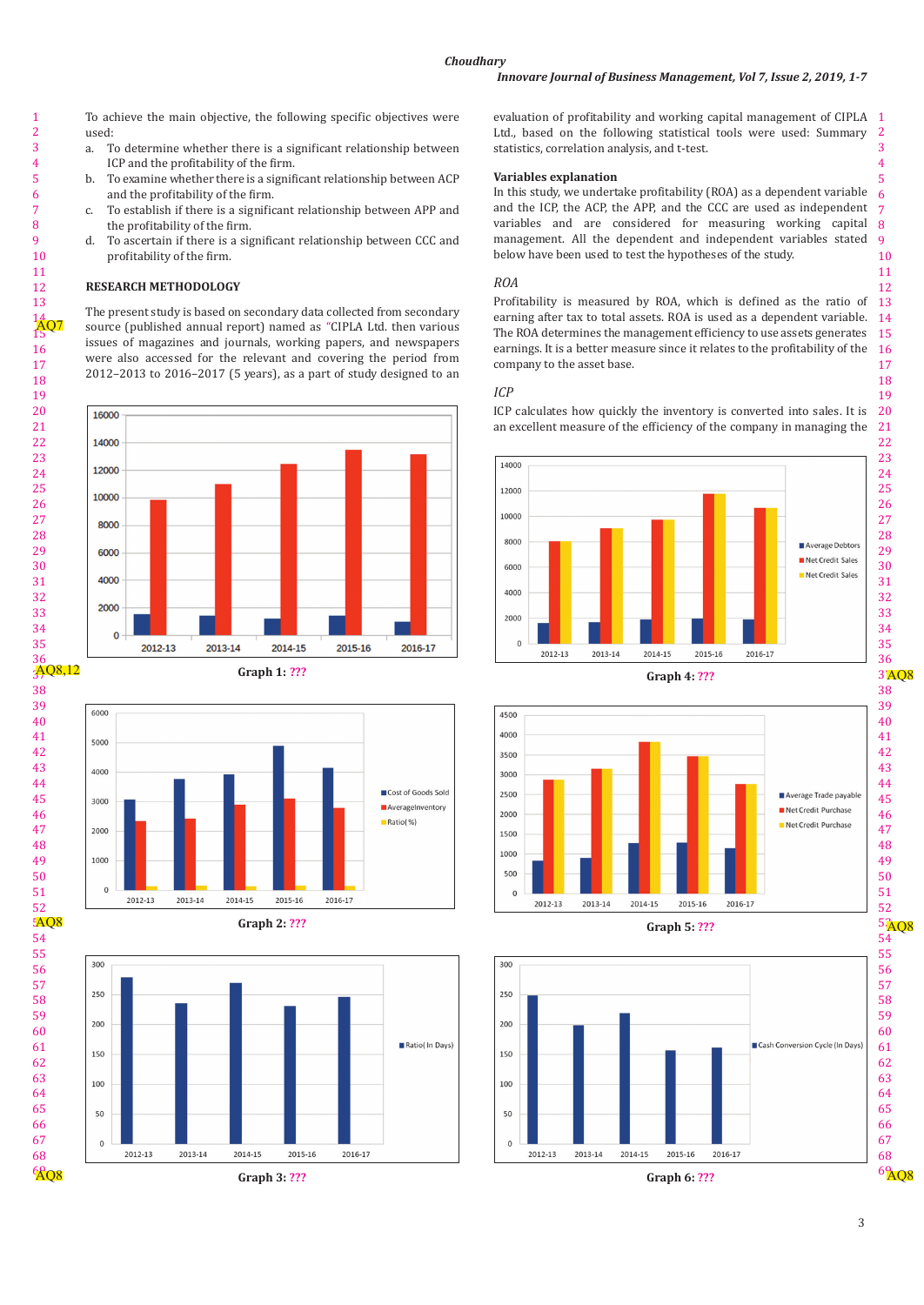inventory. The important decision regarding inventory is that how much amount of cash should be tied up in inventory while meeting the other operations and functions of the business and demands of customers. It is calculated as 365/(Cost of goods sold/average inventory).

## *ACP*

It is used as a proxy for the working capital collection policy is an independent variable. ACP is calculated by dividing trade debtors by sales and multiplying the result by 365. It indicates the time taken to collect cash from customers. The higher the value, the more will be the investment in account receivables.

#### *APP*

APP used as a proxy for the payment policy is also an independent variable. It is the time taken to pay the firms suppliers. The longer the time period the more advantageous for the firm so that funds can be put to other uses. It can be calculated as trade Paybles/(purchases/365).

## *CCC*

Taking together ICP, ACP, and APP, CCC is calculated. It is used as a comprehensive measure of working capital management is another independent variable. It considers the amount of time to sell the inventory, collect the receivables and to pay bills. It is expected to have a negative relationship with profitability as a lower value of CCC shows less investments in current assets and also signifies higher liquidity, which easily converts its short-term investments in current assets to cash while higher value of CCC signifies greater investment in current assets and therefore shows the greater need for financing of current assets. It is calculated as adding ICP with ACP and deducting APP.

# **COMPANY PROFILE**

#### **CIPLA Ltd.**

Cipla is a global pharmaceutical company whose goal is ensuring no patient shall be denied access to high quality and affordable medicine and support. Cipla's journey began in 1935 when our founder, Dr. KA Hamied, set up an enterprise with the vision to make India selfsufficient in health care. Over the past 77 years, they have emerged as one of the world's most respected pharmaceutical names, not just in India but worldwide.

Cipla Limited is a holding company. The company is a pharmaceutical company. The company's strategic business units include APIs, respiratory, and Cipla Global Access. The company's geographical segments include India, USA, South Africa, and Rest of the World. The company manufactures metered dose inhalers, dry powder inhalers, nasal sprays, nebulizers, and a range of inhaled accessory devices. Cipla Global Access is a tender-based institutional business that concentrates on approximately four therapy areas: Human immunodeficiency virus (HIV)/AIDS, malaria, multidrug-resistant tuberculosis, and reproductive health. The company offers its products for the therapeutic areas, including cardiovascular, children's health, dermatology and cosmetology, diabetes, HIV/AIDS, infectious diseases and critical care, malaria, neurosciences, oncology, ophthalmology, osteoporosis, respiratory, urology, and women's health.

For patients, caring is a promise that they will do whatever it takes to ensure they have continued access to the highest quality medicines at affordable prices; whether a disease affects millions or just a few hundreds.

To the medical fraternity, caring means the assurance of world-class medicines and support across multiple therapeutic areas.

For business partners, caring brings the confidence of always getting world-class quality and competitive prices.

For employees, caring manifests itself in a safe, equal-opportunities' workplace that fosters innovation for a healthier world.

#### **DATA ANALYSIS AND INTERPRETATIONS**

#### **ROA=net profit/total assets**

Return on asset ratio indicates the ratio of a firm's Net profit to total assets. Total assets for the years 2012–2013, 2013–2014, 2014– 2015, 2015–2016, and 2016–2017 were Rs. 9826.36, Rs. 10,960.01, Rs. 12,461.79, Rs. 13,462.13, and Rs. 13,124.84 crore, respectively. Also, the net profit for the same period was Rs. 1507.11, Rs. 1388.34, Rs. 1181.09, Rs. 1398.03, and Rs. 974.94 crore, respectively. Table 1 depicts the average net profit ratio as 11.06%. The growth rate of total assets for these years was 33.56% and that of net profit was −35.31%. Total asset has been showing a constant increase every year except the year 2016–2017 but net profit ratio decrease every year during these period except 2015–2016. It shows the poor situation of the company.

#### *Testing of the hypotheses*

#### Hypotheses 1

H0: There is no significant relationship between net profit and total asset. Ha: There is a significant relationship between net profit and total asset.

Table 2 relates to correlation results of total assets and net profit. Karl Pearson coefficient of correlation was used to test the hypotheses at 0.05 significant level between the net total assets and net profit with r=−0.63, which shows a moderate degree of negative correlation.Hence, there is a significance relationship between net profit and total assets.

D.0.f--- 
$$
(n-2)=5-2=3
$$

 $n=5$ Table value of t-test=3.182 Calculated value of t-test=1.41.

The calculated value of t-test is 1.41 which is less than table value. Hence, null hypotheses are rejected and there is no significant relationship between net profit and total asset.

# **Inventory turnover ratio=cost of goods sold/average inventory**

Inventory turnover ratio indicates the ratio of firm's cost of goods sold to average inventory. Cost of goods sold for the years 2012–2013, 2013– 2014, 2014–2015, 2015–2016, and 2016–2017 was Rs. 3062.97, Rs. 3760.62, Rs. 3981.10, Rs. 4899.25, and Rs. 4141. 30 crores, respectively. Furthermore, the average inventory for the same period was Rs. 2343.37, Rs. 2427.265, Rs. 2900.18, Rs. 3103.835, and Rs. 2785.985 crore, respectively. Table 3 depicts the average inventory turnover ratio as 145.448%. The growth rate of cost of goods sold for these years was 35.20% and that of average inventory was 18.88%. The cost of goods sold has been showing a constant increase every year except 2016– 2017 but average inventory ratio increase and decrease every year during these period. It is a progressive situation of the company.

#### **Table 1: ???**

| Year                                                                                        | Net profit                                         |                      | <b>Total assets</b>                                         |                     |                                         | Ratio $(\%)$ |
|---------------------------------------------------------------------------------------------|----------------------------------------------------|----------------------|-------------------------------------------------------------|---------------------|-----------------------------------------|--------------|
| 2012-2013<br>2013-2014<br>2014-2015<br>2015-2016<br>2016-2017                               | 1507.11<br>1388.34<br>1181.09<br>1398.03<br>974.94 |                      | 9826.36<br>10.960.01<br>12.461.79<br>13.462.13<br>13.124.84 |                     | 15.34<br>12.67<br>9.48<br>10.38<br>7.43 |              |
| Sources: Published annual report from 2012-2013 to 2016-2017<br><b>Statistical analysis</b> |                                                    |                      |                                                             |                     |                                         |              |
| Arithmetic average<br>Growth rate $(\%)$                                                    |                                                    | 1289.902<br>$-35.31$ |                                                             | 11.967.026<br>33.56 |                                         | 11.06        |
|                                                                                             |                                                    |                      |                                                             |                     |                                         |              |

# **Table 2: Correlation results**

| Correlation                             | <b>Results</b> | 68 |
|-----------------------------------------|----------------|----|
| Karl Pearson coefficient of correlation | $-0.63$        |    |

69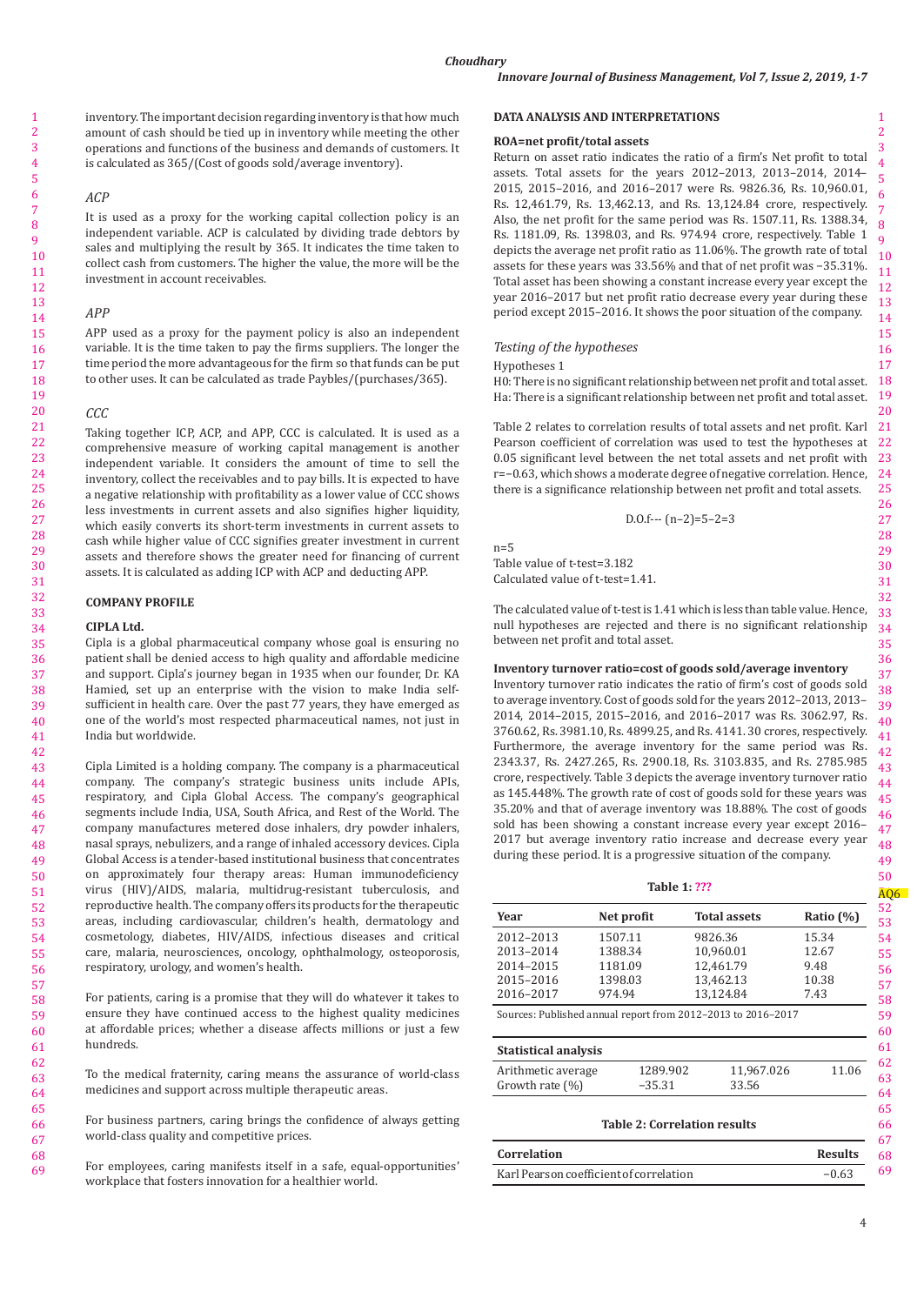# *Choudhary*

# **ICP=365/inventory turnover ratio**

ICP indicates about the average time to convert our total inventory into sales. It is the relationship between total days in year and inventory turnover ratio. In other words, it measures the length of time on average between the acquisition and sale of merchandise. ICP for the years 2012–2013, 2013–2014, 2014–2015, 2015–2016, and 2016–2017 was 279, 236, 270, 231, and 246 days, respectively. Table 4 depicts the average ICP as 252 days. The growth rate of these years was −11.83%. It is progressive situation of the company.

## *Testing of the hypotheses*

#### Hypotheses 2

H0: There is no significant relationship between net profit and ICP. Ha: There is a significant relationship between net profit and ICP.

Table 5 relates to correlation results of ICP and net profit. Karl Pearson coefficient of correlation was used to test the hypotheses at 0.05 significant level between the ICP and net profit with r=0.1089, which shows a low degree of positive correlation. Hence, there is a significant relationship between net profit and ICP.

D.0.f--- 
$$
(n-2) = 5-2=3
$$

 $n=5$ Table value of t-test=3.182 Calculated value of t-test=0.1897.

The calculated value of t-test is 0.1897 which is less than table value. Hence, null hypotheses are accepted and there is no significant relationship between net profit and ICP.

# **Table 3: ???**

| 34 AQ6 |                             |         |                     |                                                              |                 |  |  |
|--------|-----------------------------|---------|---------------------|--------------------------------------------------------------|-----------------|--|--|
|        | Year                        | sold    | Cost of goods       | Average<br>inventory                                         | Ratio $(\%)$    |  |  |
|        | 2012-2013                   | 3062.97 |                     | 2343.37                                                      | 130.71          |  |  |
|        | 2013-2014                   | 3760.62 |                     | 2427.265                                                     | 154.93          |  |  |
|        | 2014-2015                   | 3918.10 |                     | 2900.18                                                      | 135.1           |  |  |
|        | 2015-2016                   | 4899.25 |                     | 3103.835                                                     | 157.85          |  |  |
|        | 2016-2017                   | 4141.30 |                     | 2785.985                                                     | 148.65          |  |  |
|        |                             |         |                     | Sources: Published annual report from 2012-2013 to 2016-2017 |                 |  |  |
|        |                             |         |                     |                                                              |                 |  |  |
|        | <b>Statistical Analysis</b> |         |                     |                                                              |                 |  |  |
|        | Arithmetic average          |         | 3956.448            | 2712.127                                                     | 145.448         |  |  |
|        | Growth rate $(\%)$          |         | 35.20               | 18.88                                                        |                 |  |  |
|        |                             |         |                     |                                                              |                 |  |  |
|        |                             |         | <b>Table 4: ???</b> |                                                              |                 |  |  |
| AQ6    |                             |         |                     |                                                              |                 |  |  |
|        | Year                        |         |                     |                                                              | Ratio (in days) |  |  |
|        | 2012-2013                   |         |                     | 279                                                          |                 |  |  |
|        | 2013-2014                   |         |                     | 236                                                          |                 |  |  |
|        | 2014-2015                   |         |                     | 270                                                          |                 |  |  |
|        | 2015-2016                   |         |                     | 231                                                          |                 |  |  |
|        | 2016-2017                   |         |                     | 246                                                          |                 |  |  |
|        |                             |         |                     |                                                              |                 |  |  |

Sources: Published annual report from 2012–2013 to 2016–2017

| <b>Statistical analysis</b>  |          |
|------------------------------|----------|
| Arithmetic average (in days) | 252      |
| Growth rate $(\%)$           | $-11.83$ |

#### **Table 5: Correlation results**

| <b>Correlation</b>                      | <b>Results</b> |
|-----------------------------------------|----------------|
| Karl Pearson coefficient of correlation | 0.1089         |

# **ACP=(Average debtors/net credit sales)\* 365**

ACP indicates that the ACP is the average number of days required 2 3 4 determine the effectiveness of a company's credit granting policies 5 and collection efforts. Net credit sale for the years 2012–2013, 2013– 6 2014, 2014–2015, 2015–2016, and 2016–2017 was Rs. 8042.40, 7 8 9 Rs. 1645.22, Rs. 1686.66, Rs. 1893.505, Rs. 1978.825, Rs. 1918.765 crore, respectively. Table 6 depicts the ACP as  $68$ . The growth rate of  $10$ net credit sale for these years was 32.72% and that of average debtor  $\,$  11  $\,$ 12 to collect invoiced amounts from customers. The measure is used to Rs. 9075.84, Rs. 9738.94, Rs. 11,779.90, and Rs. 10,673.52 crores, respectively. Furthermore, the average debtor for the same period was was 16.63 %. It is progressive in the collection process of the company.

# *Testing of the hypotheses*

## Hypotheses 3

H0: There is no significant relationship between net profit and ACP Ha: There is a significant relationship between net profit and ACP.

Table 7 relates to correlation results of ACP and net profit. Karl Pearson coefficient of correlation was used to test the hypotheses at 0.05 significant level between the ACP and net profit with r=0.2391, which shows a low degree of positive correlation. Hence, there is a significant relationship between net profit and ACP.

D.0.f--- 
$$
(n-2) = 5-2=3
$$

 $n=5$ Table value of t-test=3.182 Calculated Value of t-test=0.43.

The calculated value of t-test is 0.43 which is less than the table value. Hence, null hypotheses are accepted and there is no significant relationship between net profit and ACP.

# **APP=(Average trade payable/net credit purchase)\*365**

36 37 38 39 the company is not taking full advantage of the credit terms allowed  $\frac{40}{14}$ 41 42 43 44 APP indicates the average period taken by the company in making payments to its creditors. A shorter payment period indicates prompt payments to creditors. APP also indicates the creditworthiness of the company. Hence, a very short payment period may be an indication that by suppliers. Net credit purchase for the years 2012–2013, 2013– 2014, 2014–2015, 2015–2016, and 2016–2017 was Rs. 2874.95, Rs. 3155.01, Rs. 3828.51, Rs. 3465.65, and Rs. 2765.40 crore, respectively. Furthermore, the average creditor for the same period was Rs. 827.09, Rs. 903.31, Rs. 1278.385, Rs. 1284.04, and Rs. 1144.525 crore, respectively. Table 8 depicts the APP as 124 days. The growth rate of net

1

|  | ۵۰ ما ۱۵۰ |  |
|--|-----------|--|

| Table 6: ???                            |                    |                                     |         |                 |
|-----------------------------------------|--------------------|-------------------------------------|---------|-----------------|
| Year                                    | Average<br>debtors | Net credit<br>sales                 |         | Ratio (in days) |
| 2012-2013                               | 1645.22            | 8042.40                             | 75      |                 |
| 2013-2014                               | 1686.66            | 9075.84                             | 68      |                 |
| 2014-2015                               | 1893.505           | 9738.94                             | 71      |                 |
| 2015-2016                               | 1978.825           | 11,779.90                           | 61      |                 |
| 2016-2017                               | 1918.765           | 10.673.52                           | 66      |                 |
| <b>Statistical analysis</b>             |                    |                                     |         |                 |
| Arithmetic average                      |                    | 1824.595                            | 9862.12 | 68              |
| Growth rate $(\%)$                      |                    | 16.63                               | 32.72   |                 |
|                                         |                    | <b>Table 7: Correlation results</b> |         |                 |
| Correlation                             |                    |                                     |         | <b>Results</b>  |
| Karl Pearson coefficient of correlation |                    |                                     |         | 0.2391          |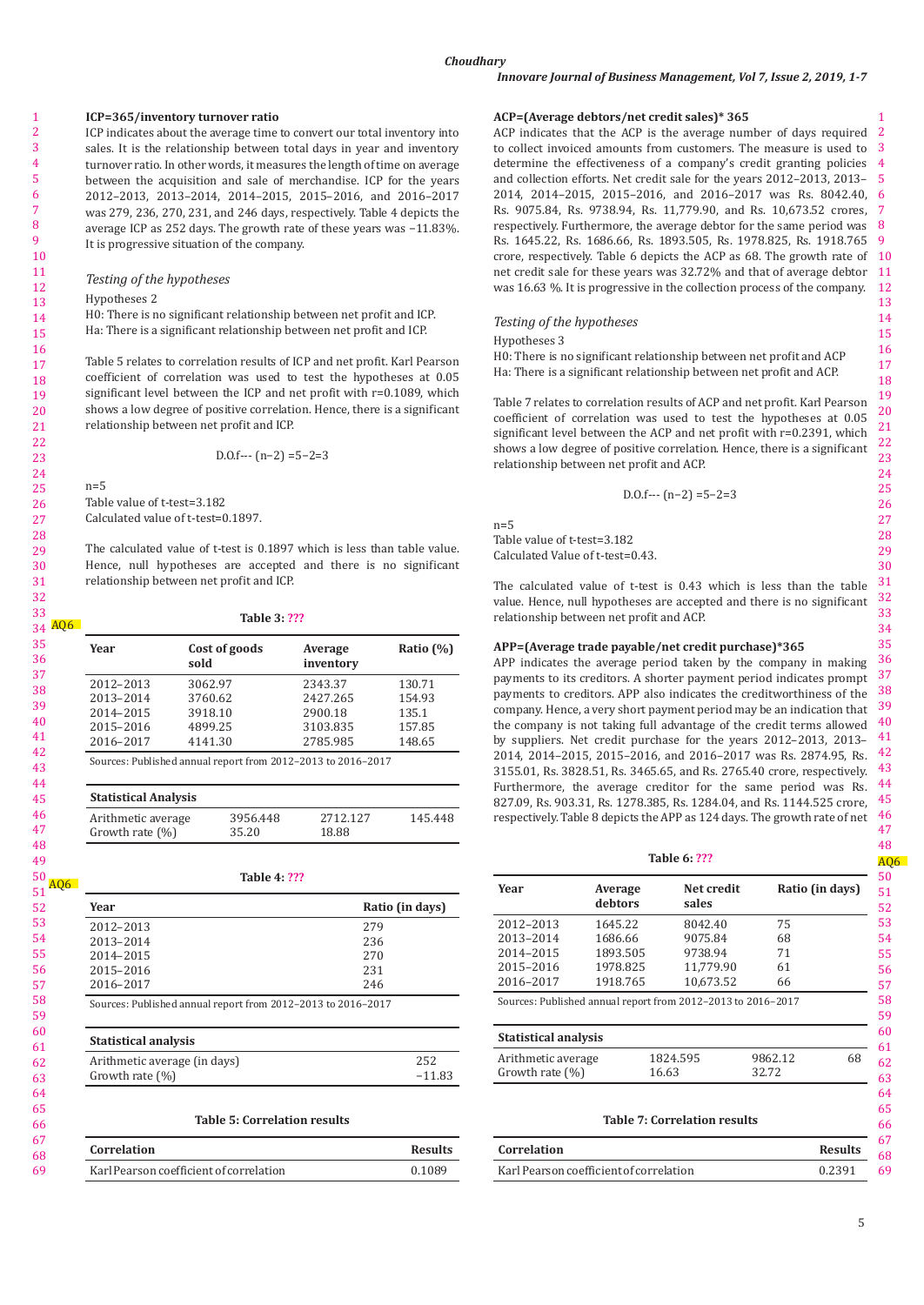| 140e o: ???                 |                          |                                                              |                 |  |  |
|-----------------------------|--------------------------|--------------------------------------------------------------|-----------------|--|--|
| Year                        | Average trade<br>payable | Net credit<br>purchase                                       | Ratio (in days) |  |  |
| 2012-2013                   | 827.09                   | 2874.95                                                      | 105             |  |  |
| 2013-2014                   | 903.31                   | 3155.01                                                      | 105             |  |  |
| 2014-2015                   | 1278.385                 | 3828.51                                                      | 122             |  |  |
| 2015-2016                   | 1284.04                  | 3465.65                                                      | 135             |  |  |
| 2016-2017                   | 1144.525                 | 2765.40                                                      | 151             |  |  |
| <b>Statistical Analysis</b> |                          | Sources: Published annual report from 2012-2013 to 2016-2017 |                 |  |  |
| Arithmetic average          |                          | 1087.47                                                      | 3217.904<br>124 |  |  |
| Growth rate $(\%)$          | 38.38                    | $-3.81$                                                      |                 |  |  |

#### **Table 9: Correlation results**

| Correlation                             | <b>Results</b> |
|-----------------------------------------|----------------|
| Karl Pearson coefficient of correlation | $-0.7785$      |

credit purchase for these years was 88.11% and that of average trade payable was 38.38%. It is consistency level maintain in payment to the supplier of the company.

### Hypotheses 3

H0: There is no significant relationship between net profit and APP Ha: There is a significant relationship between net profit and APP.

Table 9 relates to the correlation results of APP and net profit. Karl Pearson coefficient of correlation was used to test the hypotheses at 0.05 significant level between the APP and net profit with r=−0.7785, which shows a high degree of negative correlation. Hence, there is a significant relationship between net profit and APP.

D.0.f--- 
$$
(n-2) = 5-2=5
$$

 $n=5$ Table value of t-test=3.182 Calculated value of t-test=2.15.

The calculated value of t-test is 2.15 which is less than the table value. Hence, null hypotheses are accepted, and there is no significance relationship between net profit and APP.

### **CCC=(ICP+ACP−APP)**

CCC indicates how many days it takes a company to receive cash from a customer from its initial cash outlay for inventory. Cash conversion period for the years 2012–2013, 2013–2014, 2014–2015, 2015–2016, and 2016–2017 was 249, 199, 219, 157, and 161 days, respectively. Table 10 depicts the average cash conversion period as 197 days. The growth rate of these years was 35.34%. It is progressive situation of the company.

Hypotheses 3:

- H0: There is no significant relationship between net profit and cash conversion period
- Ha: There is a significant relationship between net profit and cash conversion period.

Table 11 relates to correlation results of cash conversion period and net profit. Karl Pearson coefficient of correlation was used to test the hypotheses at 0.05 significant level between the APP and net profit with r=0.4872, which shows a moderate degree of positive correlation. Hence, there is a significant relationship between net profit and cash conversion period.

| Table 8: ??? |            |                 | Table 10: ??? |            |            |            |               |   |
|--------------|------------|-----------------|---------------|------------|------------|------------|---------------|---|
| ade          | Net credit | Ratio (in days) | Year          | <b>ICP</b> | <b>ACP</b> | <b>APP</b> | CCC (in days) |   |
|              | purchase   |                 | 2012-2013     | 279        | 75         | 105        | 249           |   |
|              | 2874.95    | 105             | 2013-2014     | 236        | 68         | 105        | 199           |   |
|              | 3155.01    | 105             | 2014-2015     | 270        | 71         | 122        | 219           |   |
|              | 3828.51    | 122             | 2015-2016     | 231        | 61         | 135        | 157           |   |
|              | 3465.65    | 135             | 2016-2017     | 246        | 66         | 151        | 161           | 8 |

Sources: Published annual report from 2012–2013 to 2016–2017, ICP: Inventory conversion period, ACP: Average collection period, APP: Average payment period, CCC: Cash conversion cycle

| <b>Statistical analysis</b> |       |    |       |       |
|-----------------------------|-------|----|-------|-------|
| Arithmetic average          | 252   | 68 | 124   | 197   |
| Growth rate $(\%)$          | 11.83 | 12 | 43.80 | 35.34 |

# **Table 11: Correlation results**

| Correlation                             | <b>Results</b> |
|-----------------------------------------|----------------|
| Karl Pearson coefficient of correlation | 0.4872         |

D.O.f---  $(n-2) = 5-2=3$ 

Table value of t-test=3.182

Calculated value of t-test=1.10524.

The calculated value of t-test is 1.10524 which is less than the table value. Hence, null hypotheses are accepted and there is no significant relationship between net profit and cash conversion period.

## **CONCLUSION**

 $n=5$ 

By observing the relationship between ROA and all other research variables that affect the firm's profitability in the Cipla Ltd. through the correlation test, we can find that moderate degree of negative correlation and insignificant relationship of total assets and profitability and also APP is high degree negative relationship with leverage but statistically insignificant. Even though, ICP and ACP were significant low degree positive related to profitability and CCC were significant moderate degree of positive relation. The results show that for overall Cipla Ltd., working capital management has a significant impact on the profitability of the firms. These results suggest that managers can create value for their shareholders by reducing the number of day's accounts receivable and increasing the account payment period and inventories to a reasonable maximum and also suggests that managers of these firms should spend more time to manage CCC of their firms and make strategies of efficient management of working capital. We may further conclude that these firm properly manage components of working capital such as cash, marketable securities, receivables, and inventory management should be explored, and their relationship with more proxies of profitability should be examined.

#### **REFERENCES**

- 1. Haresh B. Working capital management and profitability: Evidence from India- an empirical study. GFJMR 2012;5:1-9.
- Bose B. The impact of working capital management practices on firms profitability. Int J Appl Res Stud 2013;2:1-16.
- 3. Mogaka D, Jagongo A. Working capital management and firm profitability: Empirical evidence from manufacturing and construction firms listed on Nairobi securities exchange, Kenya. Int Account Taxation 2013;1:1-14.
- 4. Gitman LJ. Principles of Managerial Finance. 11<sup>th</sup> ed. USA: Pearson Education; 2005.
- Agha H. Impact of working capital management on profitability. Eur Sci J 2014;10:374-81.
- 67 68 69 6. Bukhari M, Malik MS. The working capital management on corporate performance: A study of firms in cement, chemical and engineering sectors of Pakistan. Pak J Commer Soc Sci 2014;8:134-48.

AQ6